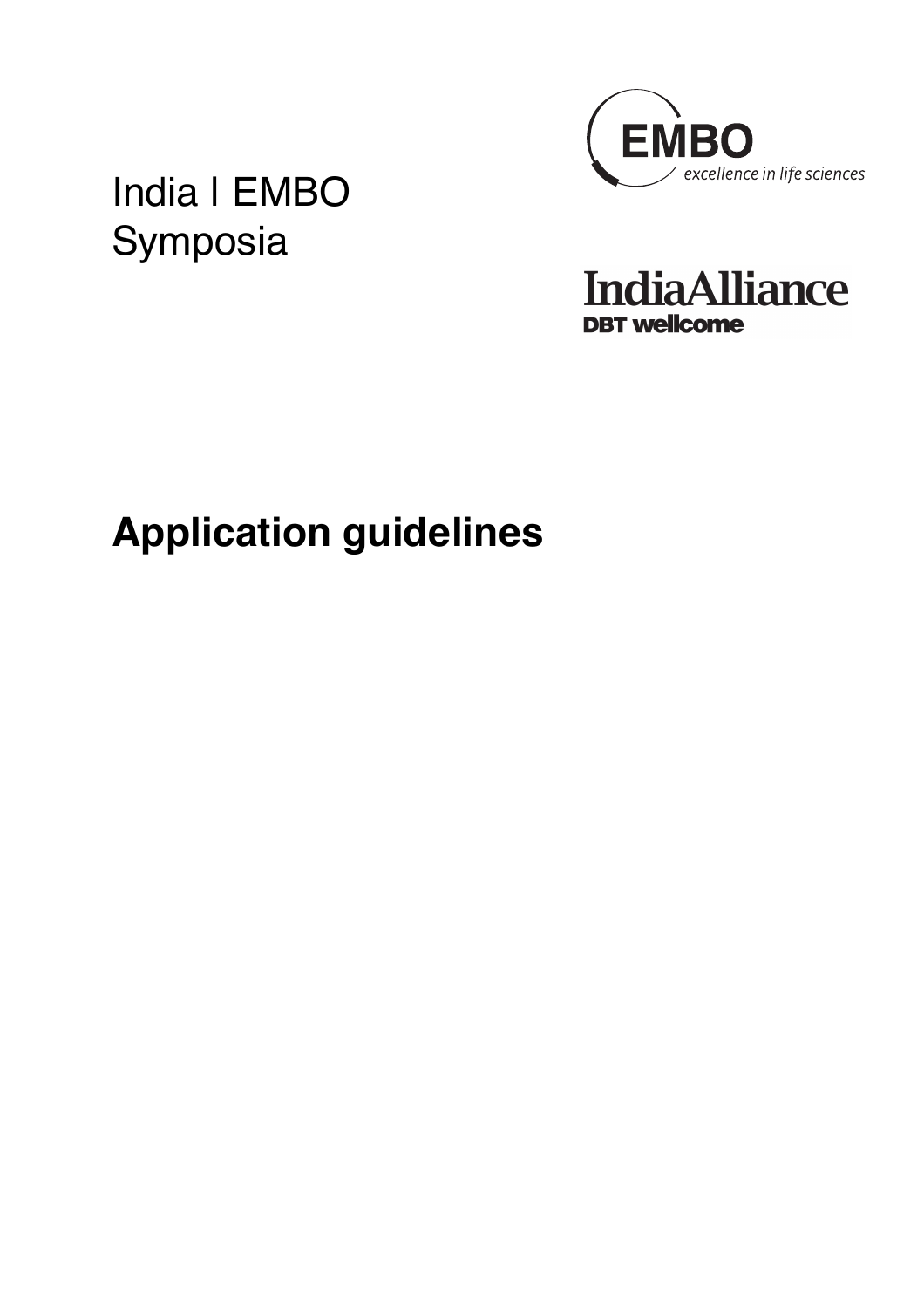## Table of Contents

| Eligibility                       | 4              |  |
|-----------------------------------|----------------|--|
| <b>Application process</b>        | 5              |  |
| Timeline                          |                |  |
| Application procedure             |                |  |
| <b>Application forms</b>          |                |  |
| Online application form           | 6              |  |
| PROPOSED TITLE OF MEETING         | 6              |  |
| <b>MAJOR OBJECTIVES</b>           | $\overline{7}$ |  |
| PROPOSED DATES AND LOCATION       | $\overline{7}$ |  |
| <b>PARTICIPANTS</b>               | $\overline{7}$ |  |
| Offline application form          |                |  |
| <b>POSITION PAPER</b>             | 8              |  |
| PRACTICAL SESSION (if applicable) | 8              |  |
| <b>SPEAKERS</b>                   | 8              |  |
| PROGRAMME                         | 8              |  |
| <b>BUDGET</b>                     | 9              |  |
| Selection                         | 10             |  |
| Scientific Programme              | 11             |  |
| <b>Speakers</b>                   | 11             |  |
| Networking aspects                |                |  |
| Organizers                        | 11             |  |
| Location                          | 11             |  |
| Confidentiality                   | 11             |  |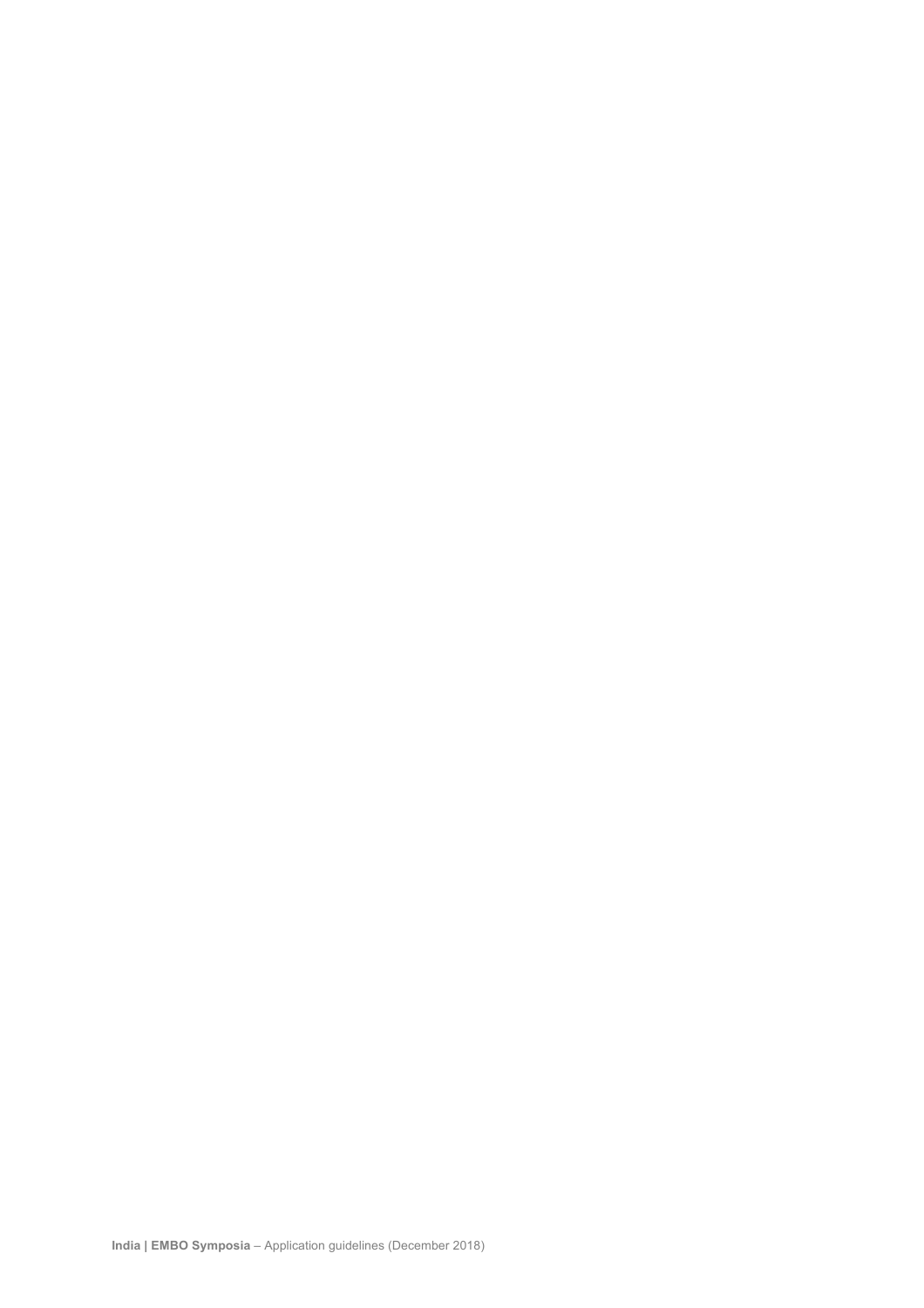#### **Application guidelines for organizers of India | EMBO Symposia:**

**India | EMBO Symposia** will be held in India and will be co-funded by the Wellcome Trust/DBT India Alliance (hereafter 'India Alliance') and EMBO.

The meetings are envisioned to address discovery and innovation through an interdisciplinary approach, with the speakers and participants discussing important global challenges, such as health, agriculture, energy and climate change, in the context of the life sciences. The meetings should also aim to provide a platform for young researchers to interact with highly acclaimed international scientists.

Up to three meetings will be supported annually. The meetings shall be:

- Small, with about 10 leading international and up to 5 national/regional experts as speakers and about 50-75 top students/postdocs/early and mid-career faculty as participants.
- Multidisciplinary: designed to bring together different kinds of experts basic scientists, clinicians, public health researchers, engineers, etc.
- About 3 days long; may be preceded by a 1-day satellite session on techniques or background relevant to the meeting theme.
- Focused on frontier, pioneering and interdisciplinary areas of life sciences.
- Expected to result in a position paper to catalyze new research in India.

Applications to organize an **India | EMBO Symposium** are accepted *via* the EMBO online system. Selections for funding will be made through a two-tier system that includes the India Alliance Meetings Committee and the EMBO Course Committee in April/May 2019.

Please check the eligibility criteria before applying.

**Application deadline: 15th of February 2019**, 14:00 CET for meetings taking place between the **1st of January 2020** and the **31st of December 2020**.

**Contacts:** workshops@indiaalliance.org (for questions related to the proposal) courses\_workshops@embo.org (for technical questions related to the application system)

#### **Scientific Committees:**

| <b>EMBO Course Committee</b>  |                       |
|-------------------------------|-----------------------|
| Anne-Claude Gavin (DE)        | Peter Sebo (CZ)       |
| Christian Lehner (CH) (Chair) | Jens Stougaard (DK)   |
| Zoi Lygerou (GR)              | Jernej Ule (UK)       |
| Klaus-Armin Nave (DE)         | Alfonso Valencia (ES) |
| Catherine Rabouille (NL)      | Núria Verdaguer (ES)  |

India Alliance Meetings Committee

Information regarding the India Alliance Meetings Committee will be available soon.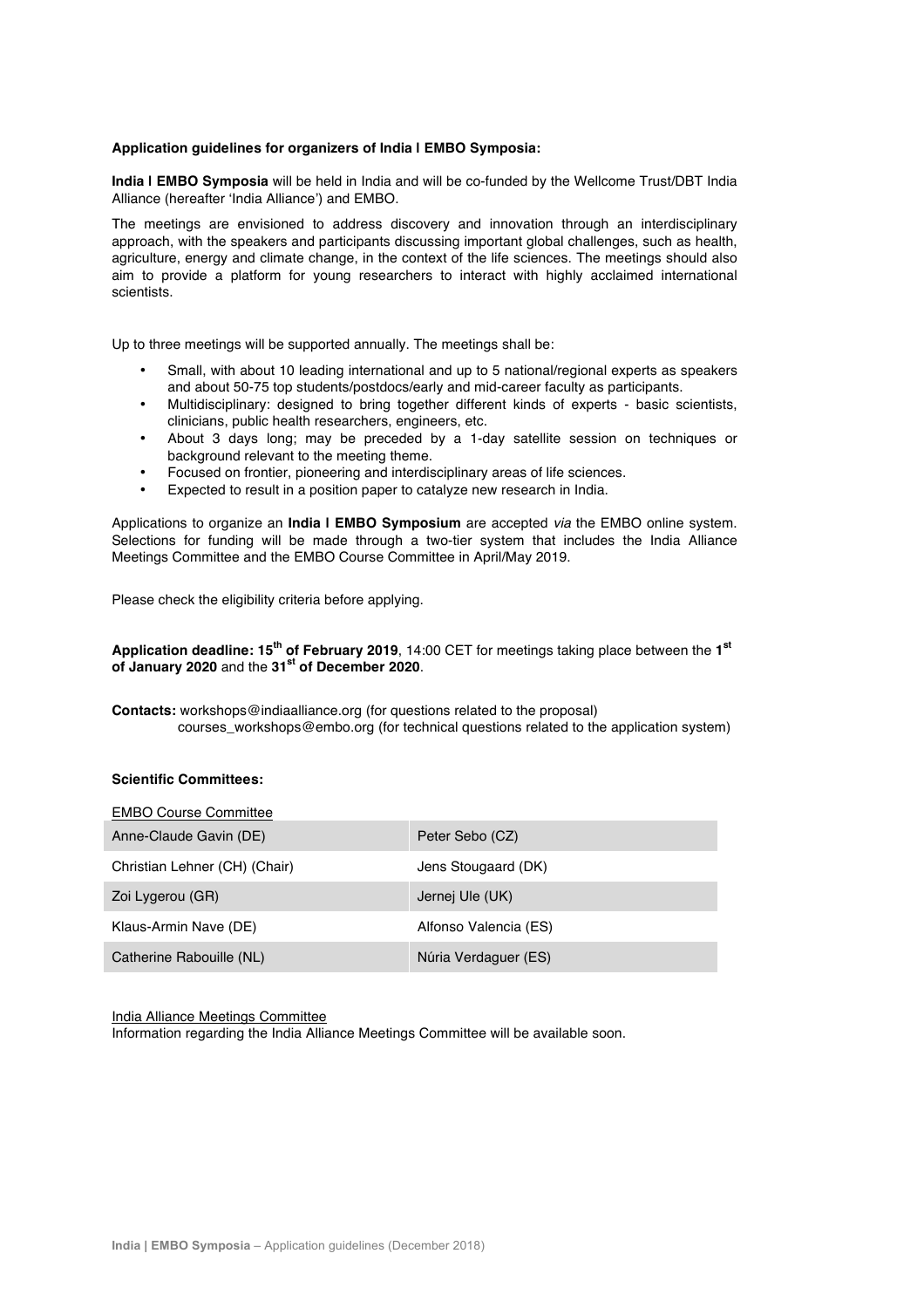## **Eligibility**

Applications must meet the following criteria to be accepted:

- Applications must cover an area of research that is underserved in India.
- Scientists from anywhere in the world are eligible to apply, independent of their nationality, but the meetings must be held in India.
- Meetings must be focused on frontier, pioneering and interdisciplinary areas of life sciences, and include speakers with interdisciplinary expertise.

#### **Please note:**

After the meeting, the organizers must provide a position paper on the theme that includes a plan to catalyze research in that area in India.

India Alliance may consider funding research in that area following expert advice and review.

## Application process

Applications to organize an India | EMBO Symposium are submitted via an online application form.

## **Timeline**

| Deadline for application        | 15 February 2019, 14:00 CET |
|---------------------------------|-----------------------------|
| Committee meeting               | End of April 2019           |
| Results announced to applicants | May/June 2019               |

**Please do not contact the committee members directly. This may lead to your application being excluded from the review process.**

## **Application procedure**

- The India Alliance will ensure that eligibility requirements are met.
- The India Alliance Meetings Committee will review and score each application.
- The EMBO Course Committee will review and score a shortlist of applications pre-selected by the India Alliance.
- India Alliance and EMBO will jointly make the final decisions on support in May 2019.
- All applicants will be informed of the outcome of their application by email from India Alliance shortly after the committee meetings, in May/June 2019.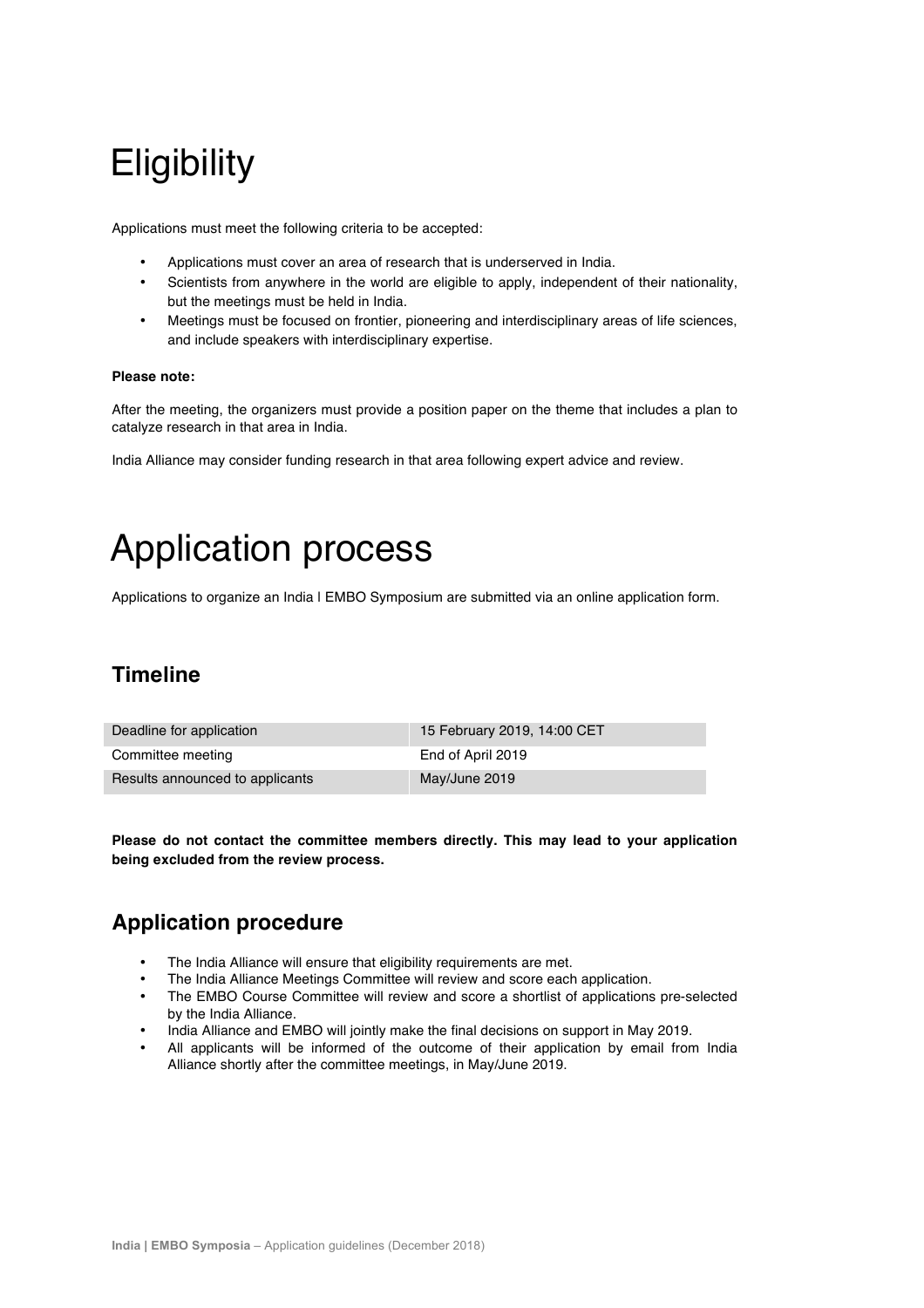## **Application forms**

The application includes an online form as well as an offline application form (a PDF document to download), both of which must be completed.

In the online form, you will be asked to provide:

- A list of the organizers, specifying their role, e.g. main organizer, co-organizer, administrative or financial contact
- Proposed title and topic of the meeting
- Reasons for holding a meeting on the proposed topic and an explanation on how it furthers the goals of the India I EMBO Symposia
- Information on any competing or similar meetings held in the current, proposed or following year
- Proposed date and location of the meeting
- Selection criteria and number of participants

Please download the offline PDF form from our website and fill out following the guidelines below (we recommend using Adobe Acrobat Reader DC to fill the form). The PDF document should then be uploaded via the online system.

In the offline form, you will be asked to provide:

- A proposal for the position paper
- Information on the practical component of the meeting (if applicable)
- A list of proposed speakers/instructors
- A draft programme
- A draft budget

## Online application form

#### **ORGANIZERS**

The number of organizers should not exceed five. Please list for each organizer their respective experience in organizing scientific meetings.

The main organizer is the primary contact for all correspondence after submission of the proposal. Co-organizers are scientists who have major scientific/technical involvement in the planning and execution of the event. Either the main organizer or at least one of the co-organizers MUST be affiliated with an Indian organization.

The administrative contact will be copied on all email correspondence related to the application. Additionally, you may add a financial contact that can be contacted for budgetary issues.

Multiple roles for one person are acceptable, e.g. one of the organizers may also be the administrative or financial contact.

#### **PROPOSED TITLE OF MEETING**

The scientific title of the meeting should be no longer than 10 words.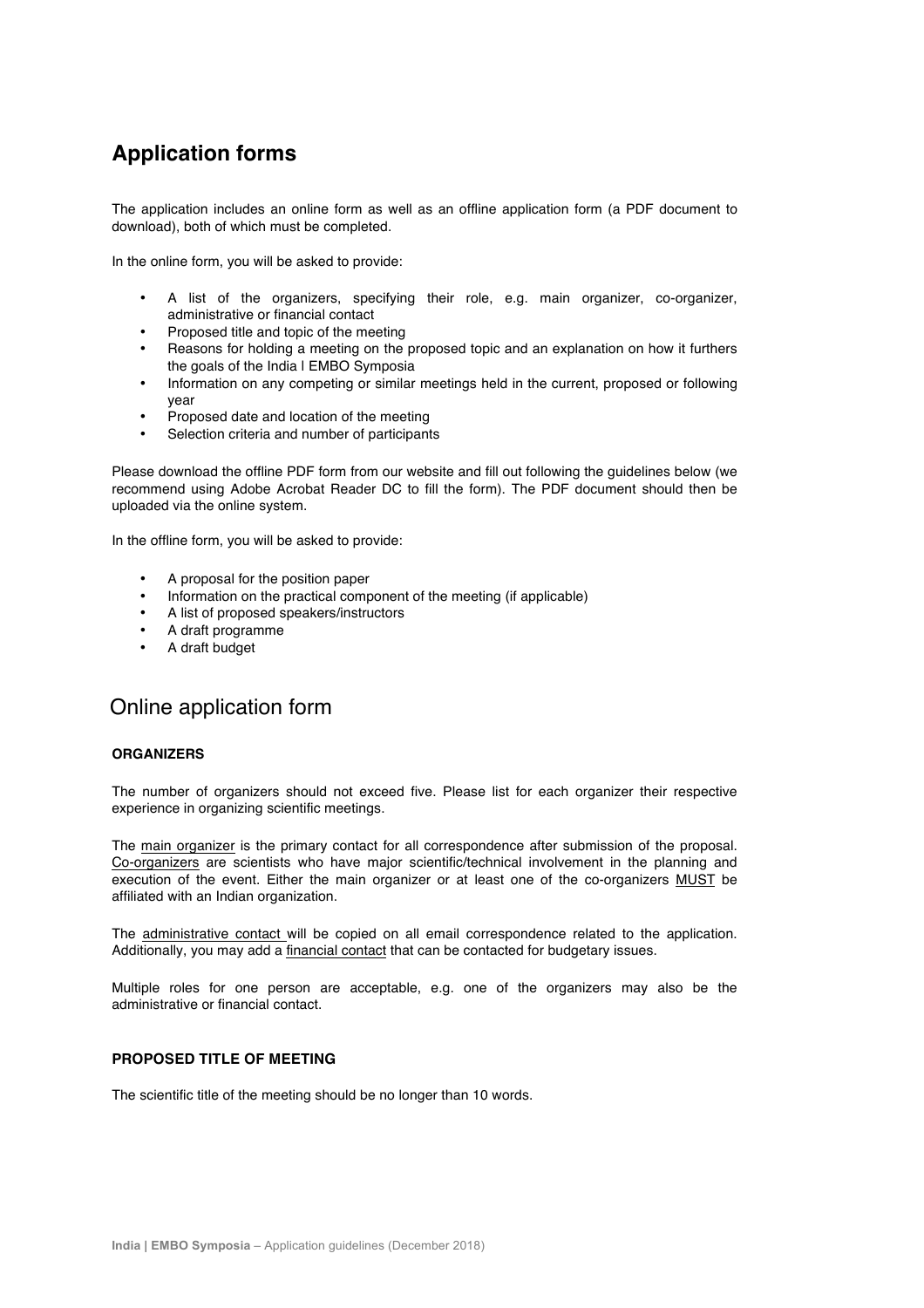#### **MAJOR OBJECTIVES**

Please provide a short abstract (max. 200 words), stating the principal themes and objectives of the event.

Describe the meeting with five scientific keywords.

Please outline the reasons for holding a meeting on the proposed topic in the near future (max. 200 words), describing recent developments in the field and how the meeting would contribute to the advancement of the research field and its expansion in India. Please outline how the meeting fulfills the goals of the India I EMBO Symposia.

Please mention any similar meetings on the same theme held in the past, current or following year and outline how the event you are proposing will differ from those. Please consider any overlap with other EMBO Courses and Workshops, or those organized by CSH, FEBS, GRC, Keystone, etc. (max. 200 words).

#### **PROPOSED DATES AND LOCATION**

Provide the dates and the address of the proposed location and a short explanation why you chose that particular venue.

The duration of the meeting should allow the topic to be covered in sufficient depth.

The venue should have suitable facilities (including audio-visual/technical set-up and wireless internet access) and preferably all participants should be housed together onsite or close by.

Organizers are encouraged to hold the meeting at a research institute or universities, if the local conditions allow.

#### **PARTICIPANTS**

The approximate number of participants for the India I EMBO Symposia should be between 50 to 75 participants (excluding speakers).

The following guidelines also apply:

- Applicants/organizers are expected to explain how discussion and interaction between participants will be stimulated, i.e. how they will provide the participants with the opportunity to interact with the speakers in an informal setting (e.g. 'meet the speaker' session) and to present their work (e.g. poster sessions, flash talks).
- Ideally, scientists at an early stage of their career should have the opportunity to attend and present their research. Preference should be given to advanced PhD students, postdocs, early and mid-career faculty.
- Participants should be chosen keeping in mind the interdisciplinary nature of the meeting and the aim of promoting cross cutting interactions.
- Significant regional bias should be avoided.
- When selecting participants, you are requested to consider the commitment of India Alliance and EMBO to a reasonable gender balance.
- Non-local participants should be provided with accommodation.

Please describe what criteria will be used to select the participants and who will make the selection (e.g. organizers, speakers, session chairs etc.). State their names and affiliation.

Provide us with an estimate of the number of participants you plan to accept.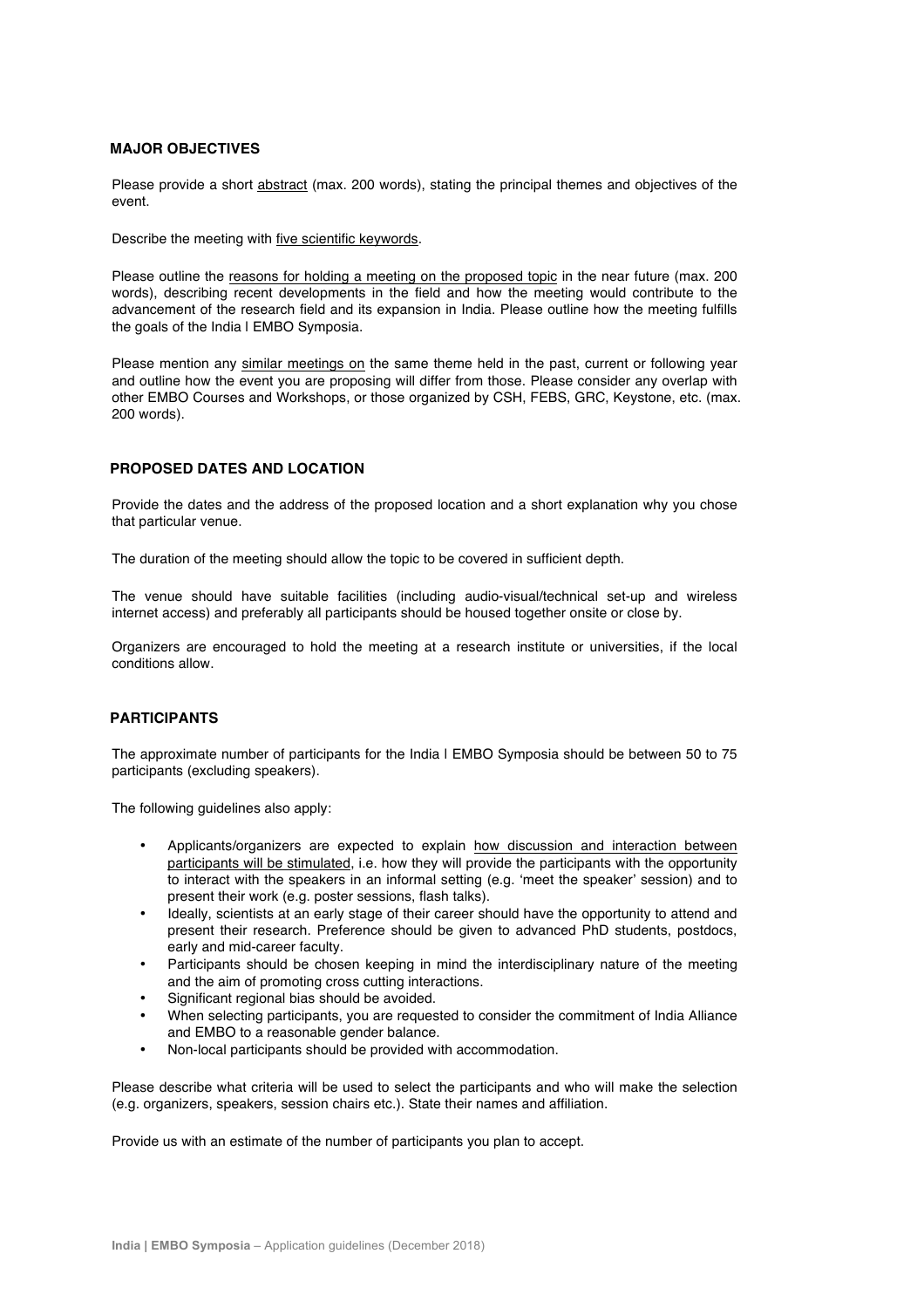## Offline application form

#### **POSITION PAPER**

Applicants/organizers are expected to describe what they would like to discuss in the position paper (200 words).

#### **PRACTICAL SESSION (if applicable)**

Details of the practical sessions (200 words) should be provided.

#### **SPEAKERS**

Applicants/organizers are expected to apply with a complete programme and a (mostly) confirmed list of speakers, rather than a wish list. If a majority of the speakers is unconfirmed, there is less chance of the proposal being accepted.

- There should be enough international and national speakers to cover the topic in sufficient depth without making the programme overly dense. A mixture of around 10 highly acclaimed international and up to 5 national/regional speakers will be suitable for a meeting of this nature and duration. The interdisciplinary nature of the meeting should be ensured through the selection of the speakers.
- Applicants should ensure a good geographical balance when selecting the speakers. In order to foster interactions with the European scientific community we recommend that at least 50% of the international invited speakers are working in an EMBC Member or Associate Member State.
- Applicants are reminded to choose speakers who are internationally acclaimed, cover the multiple disciplines targeted by the meeting and commit to staying for the entire duration of the meeting.
- An important aspect of the meeting is informal interactions between speakers and participants. Applications must clearly state how this will be achieved.
- At least 30% of the speakers must be women. If there is a lower proportion, a justification must be provided.

#### **PROGRAMME**

#### a) Symposium

The programme should cover the topic(s) in sufficient depth and breadth, also allowing time for questions and discussions.

India I EMBO Symposia must allow junior researchers to present their results and to network with the speakers. Speaking time slots should be reserved for talks selected from submitted abstracts. 'Meet the speaker' sessions should be organized to provide additional networking opportunities.

The draft programme should be organized by day  $>$  session (time)  $>$  type of presentation  $>$  speaker name and tentative title of the talk or topic being addressed, for example:

| Dav | Time | Speaker /session title/ topic                                            |
|-----|------|--------------------------------------------------------------------------|
|     |      | <b>Session on Chromatin Dynamics</b>                                     |
|     |      | 11:00 - 12:00 Keynote lecture: Joe Bloggs: "My life with the nucleosome" |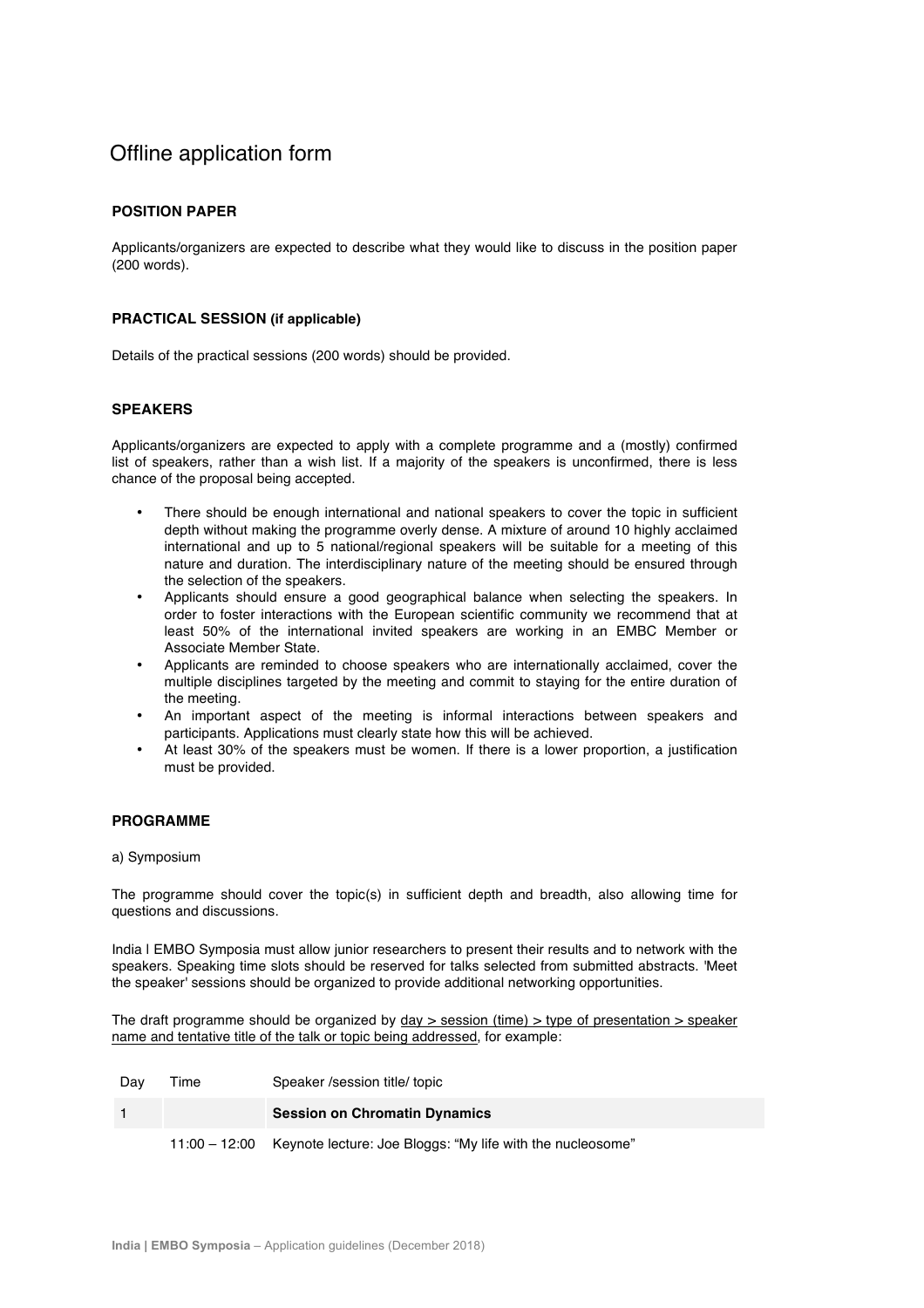|                           | 12:00 - 12:15 Short talk: Mario Rossi: "Heterogeneous histone methylation steps detected in<br>vivo."      |
|---------------------------|------------------------------------------------------------------------------------------------------------|
| $12:15-13:15$ Lunch break |                                                                                                            |
|                           | $13:15 - 15:15$ Poster session                                                                             |
|                           | 15:15 – 16:00 Panel discussion: Joe Bloggs, Jane Public and Mario Rossi: "How to deal with<br>acetylation" |

#### b) Satellite session

The organizers have the option of adding a one-day satellite session to the symposium, if relevant. The aim should be to give participating students the necessary background to fully understand and benefit from the talks at the meeting. These satellite sessions should be focused on new methods and emerging techniques.

The programme of a satellite session should cover both theory and dry lab practice (e.g. a software or bioinformatics method) but no wet lab work, to enable participating students to (1) better understand the discussions during the symposium, (2) have a ready compendium of resources for future use, and (3) implement novel techniques in their home laboratories. Approximately 20 to 25 participants should be accepted. Participants should generally be early-stage career postdoctoral researchers and advanced PhD students.

When planning the satellite session, organizers are advised to:

- Encourage students to bring their own data (where appropriate);
- Provide students with theoretical background material including selected references, in addition to the programme, well in advance of the course;
- Include sufficient discussion time in the programme.

The draft programme should outline a provisional timetable that includes session titles with brief explanations of the subjects covered and how they fit together.

Poster sessions should be held at a time that encourages maximum attendance, ideally not during lunch or coffee breaks, with no other activities taking place in parallel, and should be held in a room with sufficient space, for at least 90 minutes. At least two poster sessions, each of at least 90 minutes duration, are expected for a meeting of this size.

#### **BUDGET**

#### Expenses

The form requests your estimates for travel, accommodation costs, local transport or shuttle services that you want to provide, catering, expenses related to the venue, promotion and organization. The sums are automatically calculated in the form. Please fill the form with your estimates in Euros.

India Alliance / EMBO funds can be used to cover:

- Travel, accommodation and subsistence costs of the speakers;
- Onsite catering for participants;
- Reasonable administration costs a maximum  $\epsilon$ 5,500 of the funds and registration fee income can be used to cover secretarial/administration costs, including printing costs.
- Room hire, audio-visual and IT facilities essential for the workshop;

EMBO and India Alliance funds do not cover overheads.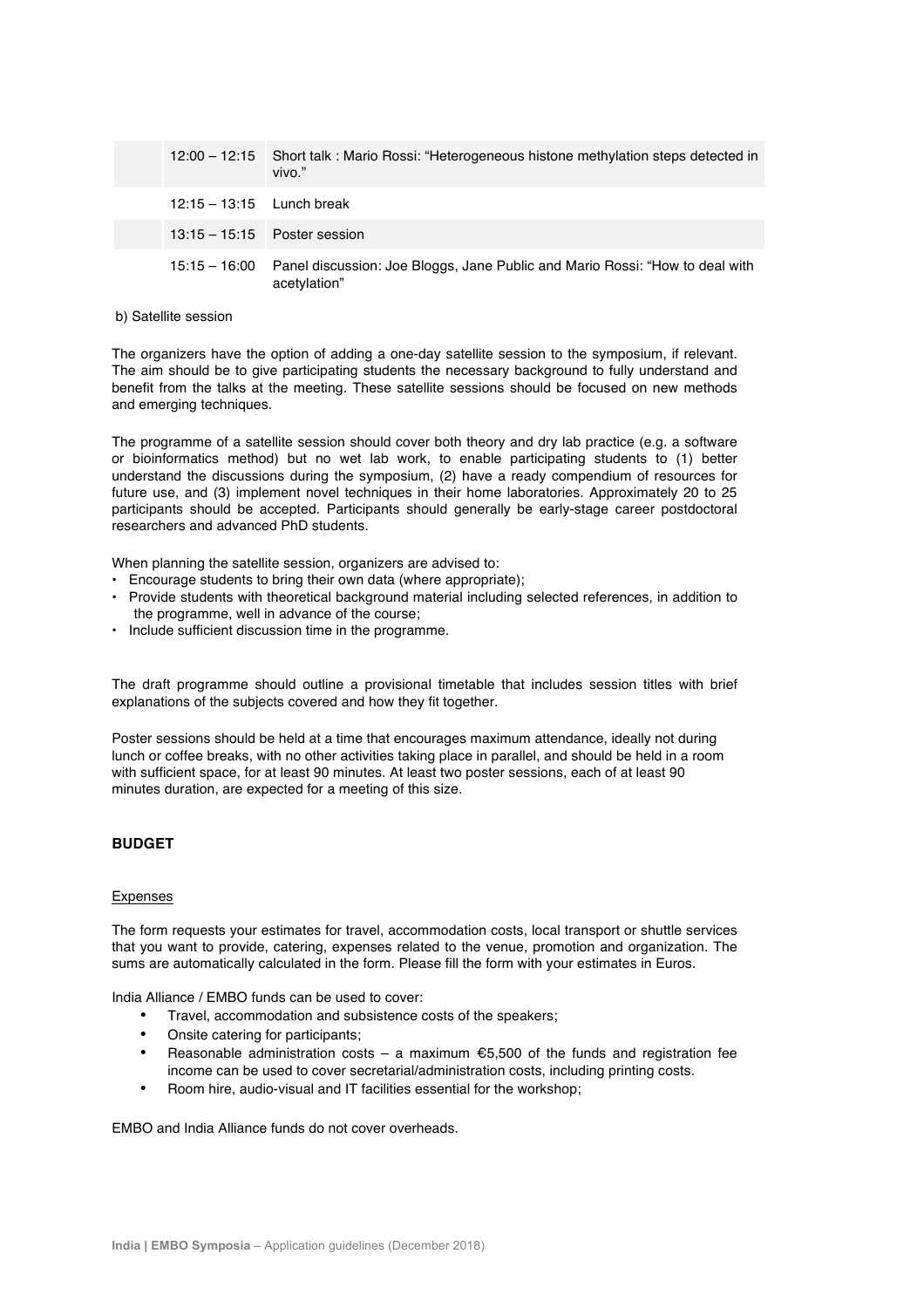EMBO will create the workshop website (including an online registration system), design a poster and abstract book cover at no additional charge.

India Alliance / EMBO funds cannot be used to cover gifts, honoraria and dinners/meals exclusively organized for the speakers.

#### Income

#### *Registration fees*

The maximum registration fee allowed for India | EMBO Symposia is: PhD students and postdoctoral researchers – INR 2,000 Faculty participants – INR 5,000

If a satellite session is included, an additional fee of up to INR 1,000 may be charged.

#### Funding and Sponsorship

Please state the amount of funding requested from India Alliance and EMBO and other sponsorship that you expect.

The maximum core funding available for an **India I EMBO Symposium** is €57,000

In addition to the requested core funds, EMBO and India Alliance provide:

- a maximum of €2,000 that can only be used for travel grants. It is recommended to give a maximum of €500 per grant.
- a maximum of €1,000 that can only be used to offset additional child care costs incurred by participants or speakers when participating in the meeting. Eligible costs include fees for a caregiver or child-care facility, travel costs for a caregiver, or travel costs for taking the child to the meeting etc. It is recommended to give a maximum of €500 per grant.

You do not have to request these in your budget, the travel and child care grants will automatically be allocated to your event if funded.

Also, list any non-monetary support. Ensure that all sponsors accept that the event be titled "**India | EMBO Symposium**" if selected for funding. Sponsors cannot be mentioned in the title of the meeting, but can be acknowledged on the website and the poster. Those sponsors who provide €20,000 or more towards the meeting can also be recognized as co-sponsors.

State the name of the sponsor, the status of sponsorship (confirmed, pending, not yet approached) and special conditions linked to the sponsorship.

Note: India Alliance and EMBO funding should be stated as such, not as sponsorship/sponsored by.

#### Budget balance

Total expenses should match the total expected income. Please explain if this is not the case.

The organizers must agree to provide an expense statement signed by the head of the institution to India Alliance within 3 months of the meeting.

## Selection

India Alliance and EMBO are looking to fund meetings that cover the latest developments in research areas underserved in India. The symposia are of an interdisciplinary nature and intended to